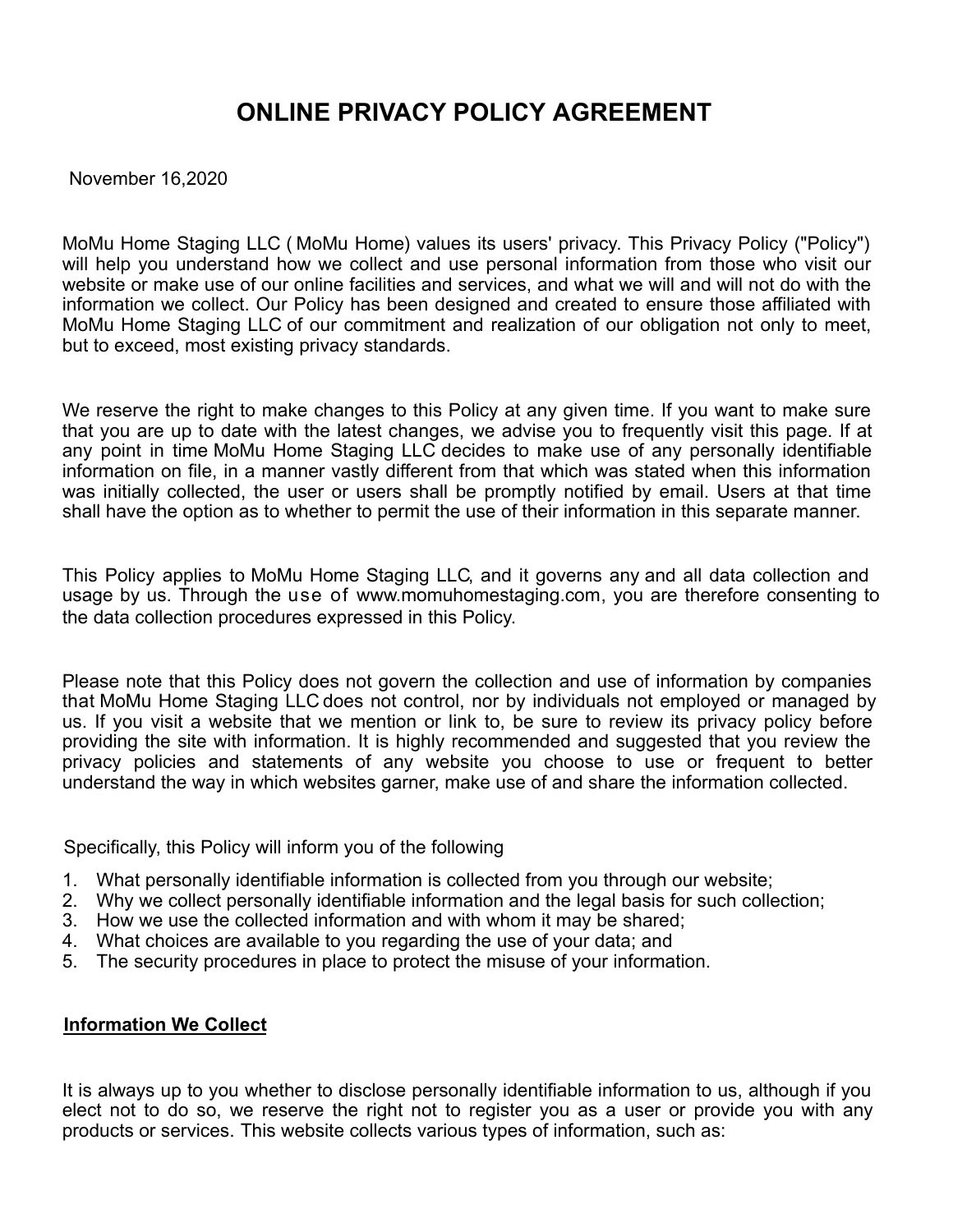- · Voluntarily provided information which may include your name, address, email address, billing and/or credit card information etc. which may be used when you purchase products and/or services and to deliver the services you have requested.
- · Information automatically collected when visiting our website, which may include cookies, third party tracking technologies and server logs.

In addition, MoMu Home Staging LLC may have the occasion to collect non-personal anonymous demographic information, such as age, gender, household income, political affiliation, race and religion, as well as the type of browser you are using, IP address, or type of operating system, which will assist us in providing and maintaining superior quality service.

MoMu Home Staging LLCmay also deem it necessary, from time to time, to follow websites that our users may frequent to gleam what types of services and products may be the most popular to customers or the general public.

Please rest assured that this site will only collect personal information that you knowingly and willingly provide to us by way of surveys, completed membership forms, and emails. It is the intent of this site to use personal information only for the purpose for which it was requested, and any additional uses specifically provided for on this Policy.

# **Why We Collect Information and For How Long**

We are collecting your data for several reasons:

- To better understand your needs and provide you with the services you have requested;
- · To fulfill our legitimate interest in improving our services and products;
- · To send you promotional emails containing information we think you may like when we have your consent to do so;
- · To contact you to fill out surveys or participate in other types of market research, when we have your consent to do so;
- · To customize our website according to your online behavior and personal preferences.

The data we collect from you will be stored for no longer than necessary. The length of time we retain said information will be determined based upon the following criteria: the length of time your personal information remains relevant; the length of time it is reasonable to keep records to demonstrate that we have fulfilled our duties and obligations; any limitation periods within which claims might be made; any retention periods prescribed by law or recommended by regulators, professional bodies or associations; the type of contract we have with you, the existence of your consent, and our legitimate interest in keeping such information as stated in this Policy.

#### **Use of Information Collected**

MoMu Home Staging LLC does not now, nor will it in the future, sell, rent or lease any of its customer lists and/or names to any third parties.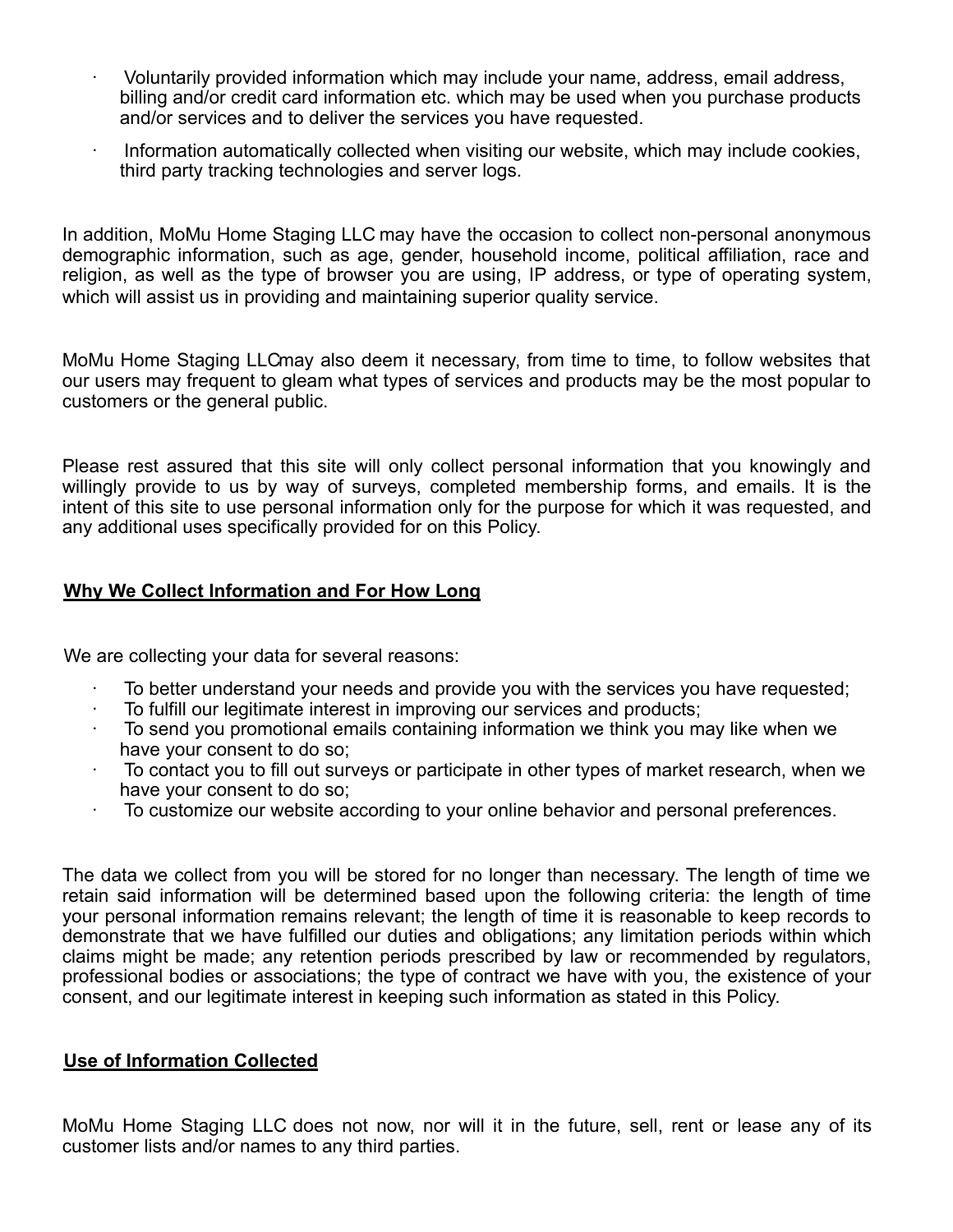MoMu Home Staging LLC may collect and may make use of personal information to assist in the operation of our website and to ensure delivery of the services you need and request. At times, we may find it necessary to use personally identifiable information as a means to keep you informed of other possible products and/or services that may be available to you from www.momuhomestaging.com

MoMu Home Staging LLC may also be in contact with you with regards to completing surveys and/or research questionnaires related to your opinion of current or potential future services that may be offered.

MoMu Home Staging LLCuses various third-party social media features including but not limited to Facebook,instagram and other interactive programs. These may collect your IP address and require cookies to work properly. These services are governed by the privacy policies of the providers and are not within MoMu Home Staging LLC's control.

# **Disclosure of Information**

MoMu Home Staging LLC may not use or disclose the information provided by you except under the following circumstances:

- as necessary to provide services or products you have ordered;
- · in other ways described in this Policy or to which you have otherwise consented;
- · in the aggregate with other information in such a way so that your identity cannot reasonably be determined;
- · as required by law, or in response to a subpoena or search warrant;
- · to outside auditors who have agreed to keep the information confidential;
- as necessary to enforce the Terms of Service;
- as necessary to maintain, safeguard and preserve all the rights and property of MoMu Home Staging LLC.

# **Non-Marketing Purposes**

MoMu Home Staging LLC greatly respects your privacy. We do maintain and reserve the right to contact you if needed for non-marketing purposes (such as bug alerts, security breaches, account issues, and/or changes in MoMu Home Staging LLC products and services). In certain circumstances, we may use our website, newspapers, or other public means to post a notice.

# **Children under the age of 13**

MoMu Home Staging LLC's website is not directed to, and does not knowingly collect personal identifiable information from, children under the age of thirteen (13). If it is determined that such information has been inadvertently collected on anyone under the age of thirteen (13), we shall immediately take the necessary steps to ensure that such information is deleted from our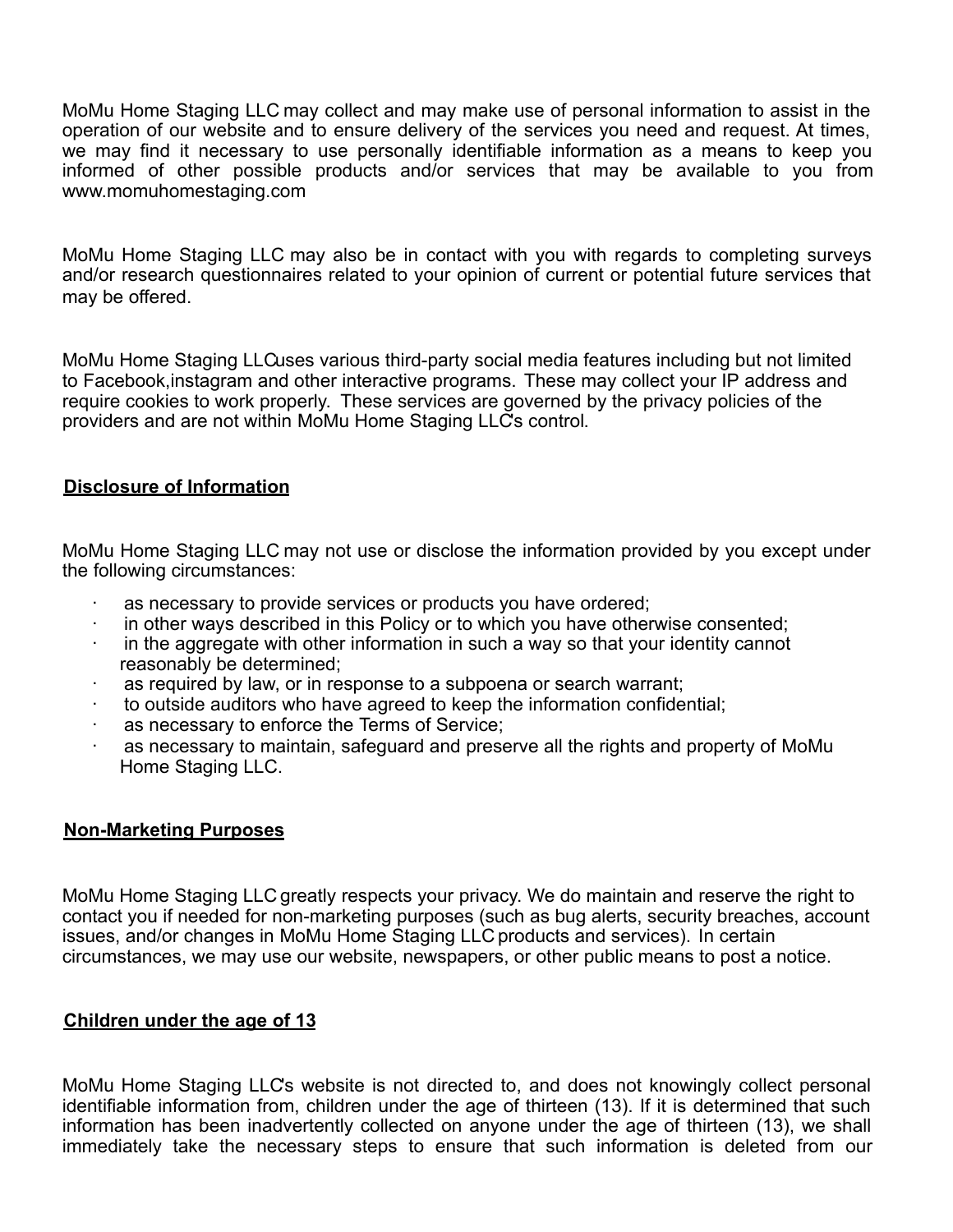system's database, or in the alternative, that verifiable parental consent is obtained for the use and storage of such information. Anyone under the age of thirteen (13) must seek and obtain parent or guardian permission to use this website.

# **Unsubscribe or Opt-Out**

All users and visitors to our website have the option to discontinue receiving communications from us by way of email or newsletters. To discontinue or unsubscribe from our website please send an email that you wish to unsubscribe to momuhomestagers@gmail.com. If you wish to unsubscribe or opt-out from any third-party websites, you must go to that specific website to unsubscribe or opt-out. MoMu Home Staging LLC will continue to adhere to this Policy with respect to any personal information previously collected.

### **Links to Other Websites**

Our website does contain links to affiliate and other websites. MoMu Home Staging LLC does not claim nor accept responsibility for any privacy policies, practices and/or procedures of other such websites. Therefore, we encourage all users and visitors to be aware when they leave our website and to read the privacy statements of every website that collects personally identifiable information. This Privacy Policy Agreement applies only and solely to the information collected by our website.

#### **Notice to European Union Users**

MoMu Home Staging LLC's operations are located primarily in the United States. If you provide information to us, the information will be transferred out of the European Union (EU) and sent to the United States. (The adequacy decision on the EU-US Privacy became operational on August 1, 2016. This framework protects the fundamental rights of anyone in the EU whose personal data is transferred to the United States for commercial purposes. It allows the free transfer of data to companies that are certified in the US under the Privacy Shield.) By providing personal information to us, you are consenting to its storage and use as described in this Policy.

#### **Your Rights as a Data Subject**

Under the regulations of the General Data Protection Regulation ("GDPR") of the EU you have certain rights as a Data Subject. These rights are as follows:

- · **The right to be informed:** this means we must inform you of how we intend to use your personal data and we do this through the terms of this Policy.
- · **The right of access:** this means you have the right to request access to the data we hold about you and we must respond to those requests within one month. You can do this by sending an email to momuhomestagers@gmail.com.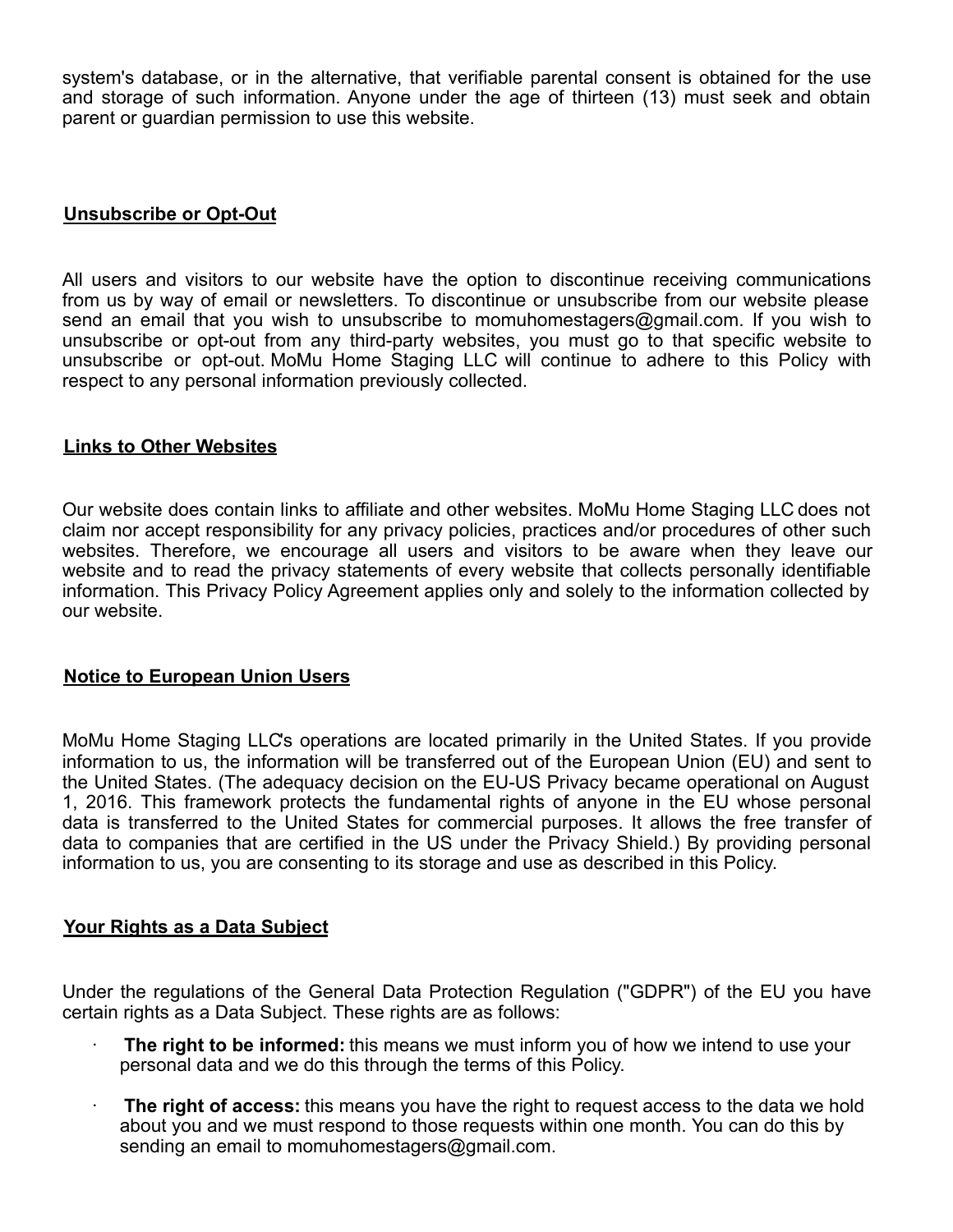- · **The right to rectification:** this means that if you believe some of the date, we hold is incorrect, you have the right to have it corrected. You can do this by logging into your account with us, or by sending us an email with your request.
- · **The right to erasure:** this means you can request that the information we hold be deleted, and we will comply unless we have a compelling reason not to, in which case you will be informed of same. You can do this by sending an email to momuhomestagers@gmail.com.
- · **The right to restrict processing:** this means you can change your communication preferences or opt-out of certain communications. You can do this by sending an email to momuhomestagers@gmail.com.
- · **The right of data portability:** this means you can obtain and use the data we hold for your own purposes without explanation. If you wish to request a copy of your information, contact us at momuhomestagers@gmail.com.
- · **The right to object:** this means you can file a formal objection with us regarding our use of your information with regard to third parties, or its processing where our legal basis is our legitimate interest in it. To do this, please send an email to momuhomestagers@gmail.com.

In addition to the rights above, please rest assured that we will always aim to encrypt and anonymize your personal information whenever possible. We also have protocols in place in the unlikely event that we suffer a data breach and we will contact you if your personal information is ever at risk. For more details regarding our security protections see the section below or visit our website at www.momuhomestaging.com.

# **Security**

MoMu Home Staging LLC takes precautions to protect your information. When you submit sensitive information via the website, your information is protected both online and offline. Wherever we collect sensitive information (e.g. credit card information), that information is encrypted and transmitted to us in a secure way. You can verify this by looking for a lock icon in the address bar and looking for "https" at the beginning of the address of the webpage.

While we use encryption to protect sensitive information transmitted online, we also protect your information offline. Only employees who need the information to perform a specific job (for example, billing or customer service) are granted access to personally identifiable information. The computers and servers in which we store personally identifiable information are kept in a secure environment. This is all done to prevent any loss, misuse, unauthorized access, disclosure or modification of the user's personal information under our control.

The company also uses Secure Socket Layer (SSL) for authentication and private communications to build users' trust and confidence in the internet and website use by providing simple and secure access and communication of credit card and personal information. In addition, MoMu Home Staging LLC is a licensee of TRUSTe. The website is also secured by VeriSign.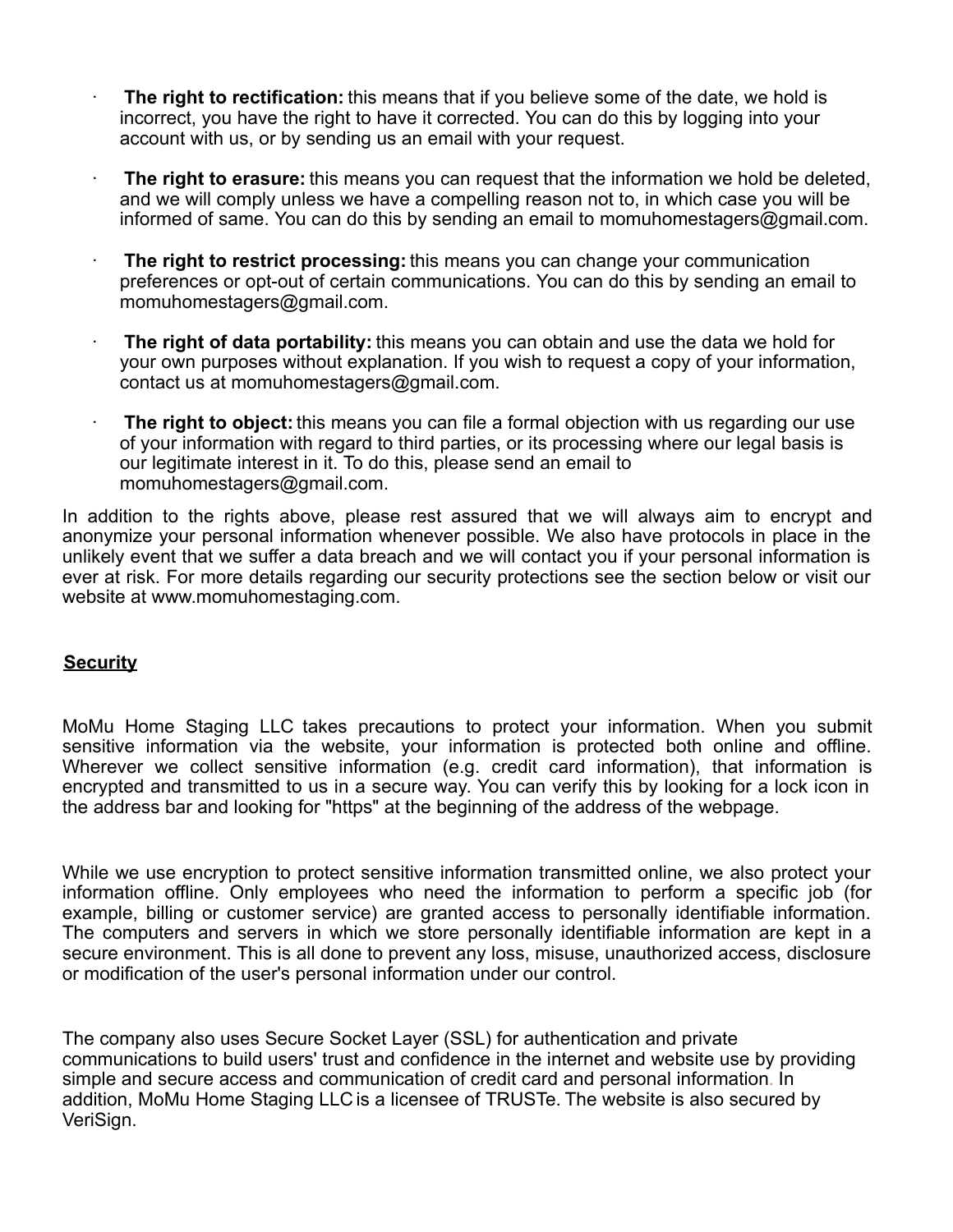# **Acceptance of Terms**

By using this website, you are hereby accepting the terms and conditions stipulated within the Privacy Policy Agreement. If you are not in agreement with our terms and conditions, then you should refrain from further use of our sites. In addition, your continued use of our website following the posting of any updates or changes to our terms and conditions shall mean that you agree and acceptance of such changes.

# **How to Contact Us**

If you have any questions or concerns regarding the Privacy Policy Agreement related to our website, please feel free to contact us at the following email, telephone number or mailing address.

**Email:** momuhomestagers@gmail.com

**Telephone Number:** 401-450-0737

#### **Mailing Address:**

MoMu Home Staging LLC 31 Farnum Rd Chepachet, Rhode Island 02814

The data controller responsible for your personal information for the purposes of GDPR compliance is:

momuhomestagers@gmail.com 14014500737 31 Farnum Road Michele Morrocco & Todd Mueller